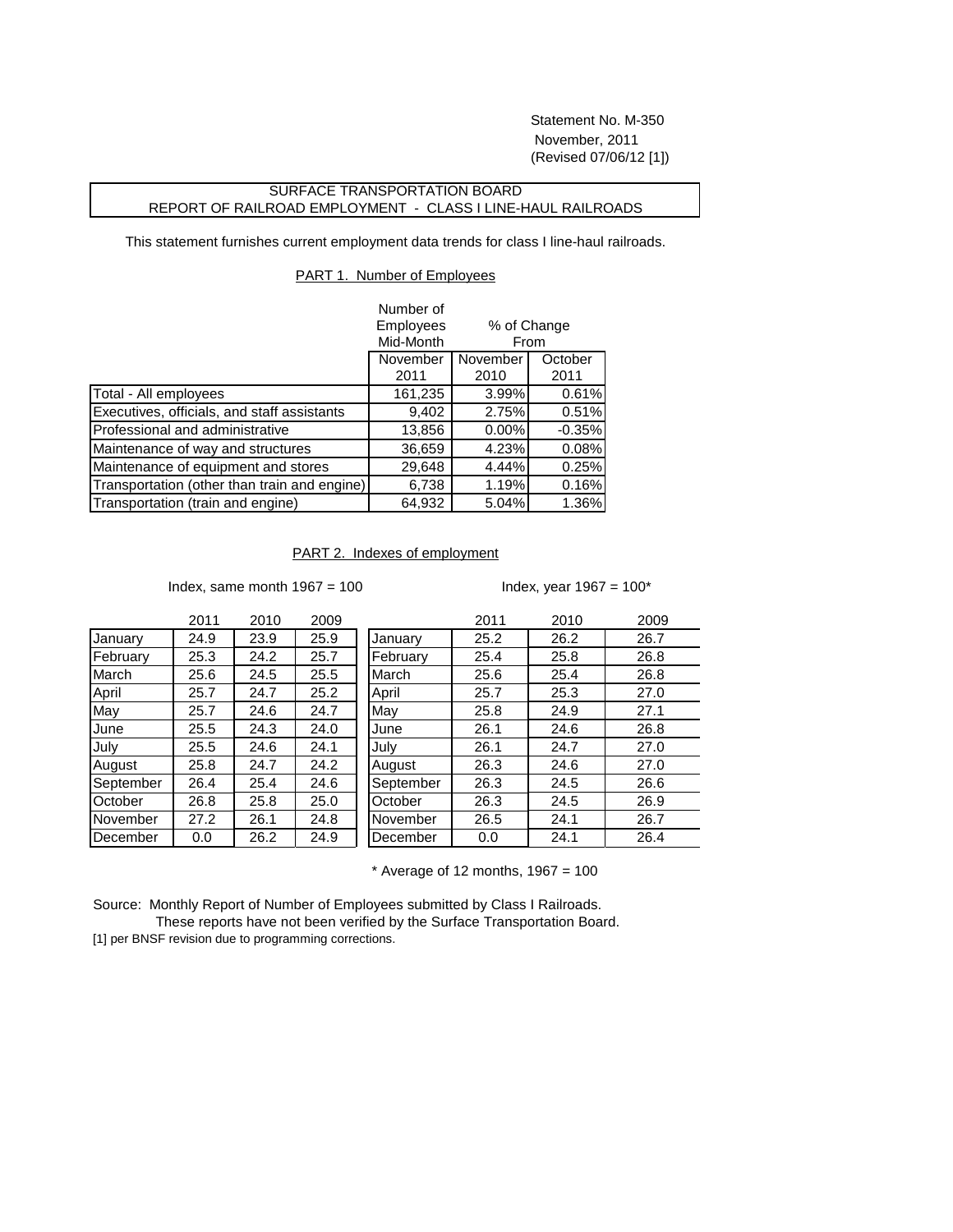| <b>CARRIER</b><br>November, 2011<br>(Revised 07/06/12 [1]) |        | L <sub>100</sub> | L200   | L 300  | $L$ 400 | L500  | L600   | <b>TOTAL</b> |  |
|------------------------------------------------------------|--------|------------------|--------|--------|---------|-------|--------|--------------|--|
| <b>BNSF</b>                                                | 130500 | 1.714            | 3.784  | 8,880  | 7.404   | 1.665 | 17,106 | 40,553       |  |
| <b>CSX</b>                                                 | 121500 | 1.247            | 3.015  | 6.806  | 5,145   | 1.678 | 11.069 | 28,960       |  |
| CN/GT Corp                                                 | 114900 | 368              | 541    | 1,869  | 785     | 361   | 2,191  | 6,115        |  |
| (Includes all CN US Operations)                            |        |                  |        |        |         |       |        |              |  |
| <b>KCS</b>                                                 | 134500 | 279              | 367    | 471    | 358     | 74    | 1.323  | 2,872        |  |
| <b>NS</b>                                                  | 117100 | 1.859            | 2.803  | 6.232  | 6.016   | 1.406 | 11.994 | 30.310       |  |
| <b>SOO</b>                                                 | 137700 | 312              | 368    | 1,157  | 567     | 224   | 1.516  | 4,144        |  |
| UP                                                         | 139400 | 3,623            | 2,978  | 11.244 | 9.373   | 1,330 | 19,733 | 48,281       |  |
|                                                            |        |                  |        |        |         |       |        |              |  |
| <b>TOTAL</b>                                               |        | 9,402            | 13,856 | 36,659 | 29,648  | 6,738 | 64,932 | 161,235      |  |
|                                                            |        |                  |        |        |         |       |        |              |  |
| <b>NRPC</b>                                                | 103000 | 1,477            | 4,857  | 2,924  | 4,950   | 2,873 | 3,467  | 20,548       |  |

|              |               | November November |               |               | % Change |  |  |
|--------------|---------------|-------------------|---------------|---------------|----------|--|--|
|              | 2011          | 2010              | 2011          | Year          | Month    |  |  |
| L 100        | 9,402         | 9,150             | 9,354         | 2.75%         | 0.51%    |  |  |
| L200         | 13,856        | 13,856            | 13,904        | $0.00\%$      | $-0.35%$ |  |  |
| L300         | 36,659        | 35,171            | 36,630        | 4.23%         | 0.08%    |  |  |
| L400         | 29,648        | 28,387            | 29,575        | 4.44%         | 0.25%    |  |  |
| L500         | 6,738         | 6,659             | 6,727         | 1.19%         | 0.16%    |  |  |
| L600         | 64,932        | 61,819            | 64,061        | 5.04%         | 1.36%    |  |  |
| <b>TOTAL</b> | 161,235       | 155,042           | 160,251       | 3.99%         | 0.61%    |  |  |
|              |               |                   |               | Ratio         | Ratio    |  |  |
|              | 1967          |                   | 2011          | Corresp.      | Average  |  |  |
|              | <b>Months</b> |                   | <b>Months</b> | <b>Months</b> | Month    |  |  |
| January      | 614,766       |                   | 153,304       | 24.9          | 25.2     |  |  |
| February     | 610,335       |                   | 154,502       | 25.3          | 25.4     |  |  |
| March        | 608,751       |                   | 155,842       | 25.6          | 25.6     |  |  |
| April        | 611,136       |                   | 156,777       | 25.7          | 25.7     |  |  |
| May          | 613,824       |                   | 157,522       | 25.7          | 25.8     |  |  |
| June         | 624,153       |                   | 159,340       | 25.5          | 26.1     |  |  |
| July         | 623,096       |                   | 158,916       | 25.5          | 26.1     |  |  |
| August       | 619,419       |                   | 160,107       | 25.8          | 26.3     |  |  |
| September    | 606,714       |                   | 160,240       | 26.4          | 26.3     |  |  |
| October      | 597,271       |                   | 160,251       | 26.8          | 26.3     |  |  |
| November     | 593,568       |                   | 161,235       | 27.2          | 26.5     |  |  |
| December     | 590,100       |                   | 0             | 0.0           | 0.0      |  |  |

Source: Monthly Report of Number of Employees submitted by Class I Railroads. These reports have not been verified by the Surface Transportation Board.